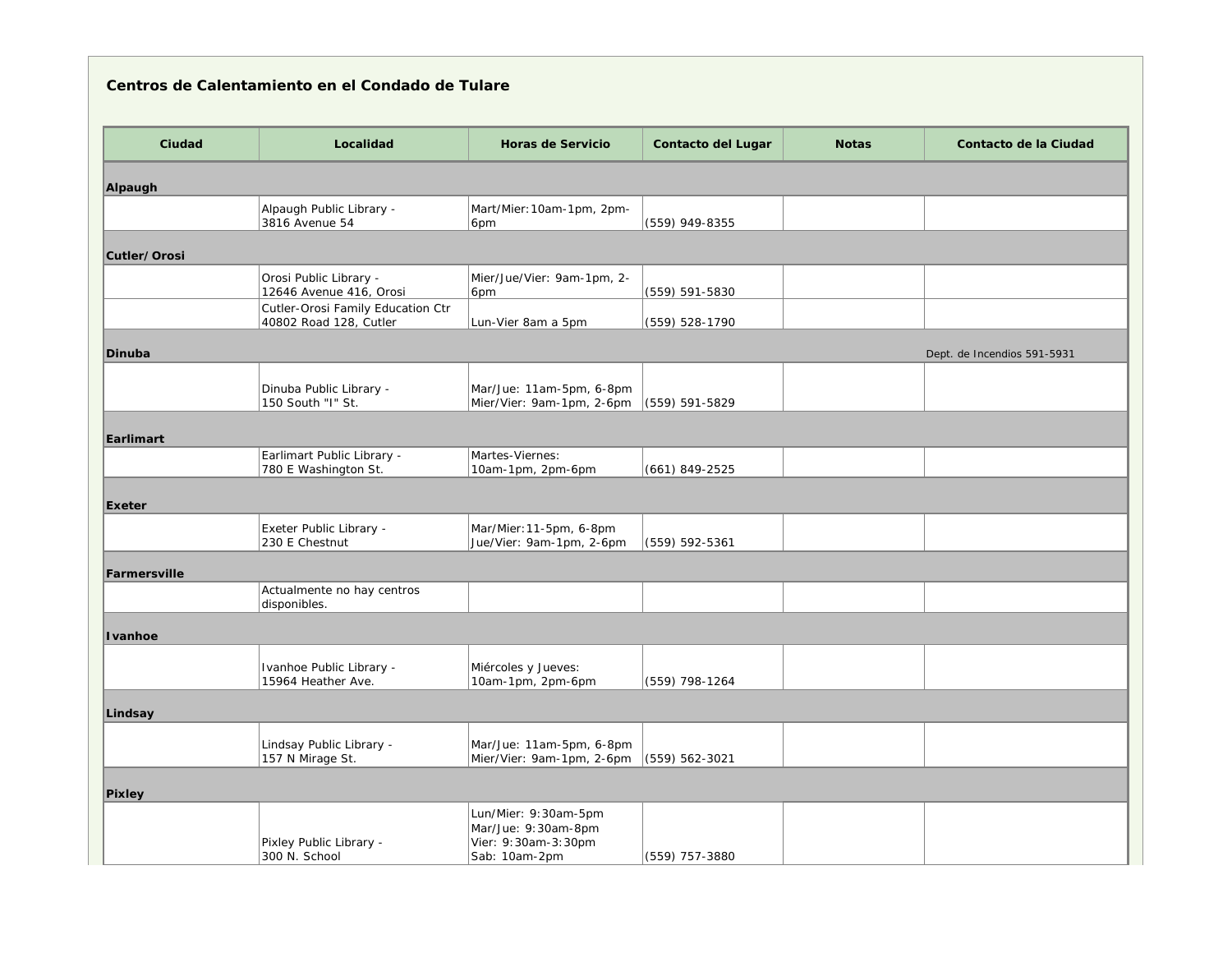| Ciudad              | Localidad                                       | <b>Horas de Servicio</b>            | <b>Contacto del Lugar</b> | <b>Notas</b>         | Contacto de la Ciudad |
|---------------------|-------------------------------------------------|-------------------------------------|---------------------------|----------------------|-----------------------|
|                     |                                                 |                                     |                           |                      |                       |
| Porterville         |                                                 |                                     |                           |                      |                       |
|                     | Heritage Center                                 | Lun-Juev 8am-7pm                    |                           |                      |                       |
|                     | 256 E. Orange Ave.<br>Porterville City Hall     | Vier 8am-8pm                        | (559) 791-7695            |                      |                       |
|                     | 291 N. Main St.                                 | Lun-Vier 7:30am-5:30pm              | (559) 782-7466            |                      |                       |
|                     | Porterville Public Library                      | Lun-Juev 10am-8pm                   |                           |                      |                       |
|                     | 41 W. Thurman Ave.                              | Vier & Sab: 10am-6pm                | (559) 784-0177            |                      |                       |
|                     | Porterville Transit Center<br>61 W. Oak Ave.    | Lun-Vier 8am-5:30pm<br>Sab: 9am-5pm | (559) 791-7800            |                      |                       |
|                     |                                                 |                                     |                           |                      |                       |
|                     |                                                 |                                     |                           |                      |                       |
| Springville         |                                                 |                                     |                           |                      |                       |
|                     |                                                 | Juev: 11am-5pm, 6pm-8pm             |                           |                      |                       |
|                     | Springville Public Library                      | Vier: 9am-1pm, 2pm-6pm              |                           |                      |                       |
|                     | 35800 Highway 190                               | Sab: 9am-1pm, 2pm-5pm               | (559) 539-2624            |                      |                       |
|                     |                                                 |                                     |                           |                      |                       |
| <b>Strathmore</b>   |                                                 |                                     |                           |                      |                       |
|                     | Strathmore Public Library                       | Martes y Miércoles:                 |                           |                      |                       |
|                     | 19646 Road 230                                  | 9am-1pm, 2pm-6pm                    | (559) 568-1087            |                      |                       |
|                     |                                                 |                                     |                           |                      |                       |
|                     |                                                 |                                     |                           |                      |                       |
| <b>Terra Bella</b>  |                                                 |                                     |                           |                      |                       |
|                     | Terra Bella Public Library<br>23825 Avenue 92   | Lunes - Viernes<br>8:30am - 2:30pm  | (559) 535-5583            |                      |                       |
|                     |                                                 |                                     |                           |                      |                       |
|                     |                                                 |                                     |                           |                      |                       |
| <b>Three Rivers</b> |                                                 |                                     |                           |                      |                       |
|                     |                                                 | Mier/Vier: 10am-1pm, 2pm-           |                           |                      |                       |
|                     | Three Rivers Public Library<br>42052 Eggers Dr. | 6pm<br>Juev: 12pm-5pm, 6pm-8pm      | $(559) 561 - 4564$        |                      |                       |
|                     |                                                 |                                     |                           |                      |                       |
| <b>Tipton</b>       |                                                 |                                     |                           |                      |                       |
|                     | <b>Tipton Public Library</b>                    | Jueves y Viernes:                   |                           |                      |                       |
|                     | 301 E. Woods Ave.                               | 9am-1pm, 2pm-6pm                    | (559) 752-4236            |                      |                       |
|                     |                                                 |                                     |                           |                      |                       |
| Tulare              | Claude Metzenheimer Community                   |                                     |                           |                      |                       |
|                     | Center                                          |                                     |                           | Puede abrir sábado y |                       |
|                     | 830 S. Blackstone St.                           | Lun-Vier: 10am-5pm                  | (559) 684-4310            | domingo a petición   |                       |
|                     | Senior Community Center                         |                                     |                           | Puede abrir sábado y |                       |
|                     | 201 N "F" St.                                   | Lun-Vier: 10am-5pm                  | (559) 685-2330            | domingo a petición   |                       |
|                     | Tulare Public Library                           | Mar-Juev: 11am-7pm                  |                           |                      |                       |
|                     | 475 N "M" St.                                   | Vier y Sab: 11am-4pm                | (559) 685-4500            |                      |                       |
|                     | Hillman Healthcare Center                       | Lun-Vier: 8am-5pm                   |                           |                      |                       |
|                     | 1062 S. K St.                                   | Sab 8am-1pm                         | (559) 688-0821            |                      |                       |